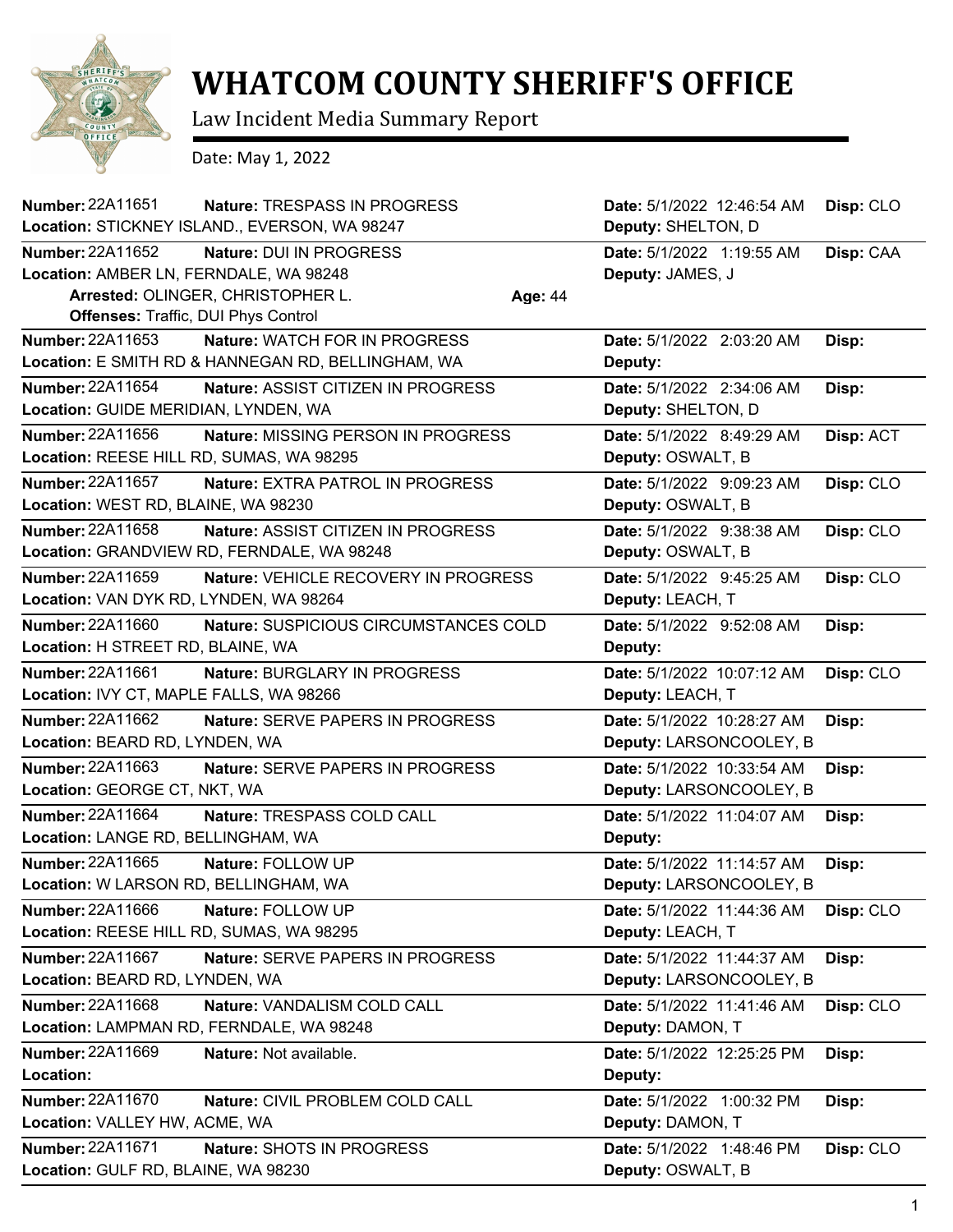| Number: 22A11674<br><b>Nature: WATCH FOR IN PROGRESS</b>                                                            | Date: 5/1/2022 2:50:28 PM                     | Disp:     |
|---------------------------------------------------------------------------------------------------------------------|-----------------------------------------------|-----------|
| Location: SB I5 AT & SLATER RD OFF RAMP 26, FERNDALE, WA                                                            | Deputy:                                       |           |
| <b>Number: 22A11675</b><br><b>Nature: REFER TO WSP IN PROGRESS</b><br>Location: E POLE RD & HANNEGAN RD, LYNDEN, WA | Date: 5/1/2022 2:38:20 PM<br>Deputy:          | Disp:     |
| Number: 22A11676<br>Nature: WELFARE CHECK IN PROGRESS                                                               | Date: 5/1/2022 3:11:45 PM                     | Disp: CLO |
| Location: NORTHSHORE DR, BELLINGHAM, WA 98226                                                                       | Deputy: BROWN, E                              |           |
| <b>Number: 22A11678</b><br><b>Nature: THEFT IN PROGRESS</b>                                                         | Date: 5/1/2022 3:18:42 PM                     | Disp: CLO |
| Location: SLATER RD, FERNDALE, WA 98248                                                                             | Deputy: JAMES, J                              |           |
| <b>Number: 22A11679</b><br>Nature: TRAFFIC STOP                                                                     | Date: 5/1/2022 3:42:06 PM                     | Disp: CLO |
| Location: NORTHWOOD RD, LYNDEN, WA 98264                                                                            | Deputy: LEBEDEV, P                            |           |
| Number: 22A11680<br>Nature: WELFARE CHECK IN PROGRESS                                                               | Date: 5/1/2022 4:19:12 PM                     | Disp:     |
| Location: BAY RD, BLAINE, WA                                                                                        | Deputy:                                       |           |
| Number: 22A11681<br>Nature: SHOTS IN PROGRESS                                                                       | Date: 5/1/2022 4:21:30 PM                     | Disp:     |
| Location: GEMINI ST & SATURN ST, BLAINE, WA                                                                         | Deputy:                                       |           |
| Number: 22A11683<br>Nature: DEATH INVESTIGATION IN PROGRES                                                          | Date: 5/1/2022 4:56:28 PM                     | Disp: CLO |
| Location: BOYER RD, BELLINGHAM, WA 98226                                                                            | Deputy: LEBEDEV, P                            |           |
| <b>Number: 22A11684</b><br>Nature: REFER TO OTHER AGENCY IN PROGR                                                   | Date: 5/1/2022 5:02:02 PM                     | Disp:     |
| Location: WATERVUE WA, BLAINE, WA                                                                                   | Deputy:                                       |           |
|                                                                                                                     |                                               |           |
| Number: 22A11685<br>Nature: ALARM AUDIBLE IN PROGRESS                                                               | Date: 5/1/2022 5:06:39 PM                     | Disp:     |
| Location: MARINE DR, BELLINGHAM, WA                                                                                 | Deputy:                                       |           |
| Number: 22A11686<br>Nature: DISORDERLY CONDUCT IN PROGRESS                                                          | Date: 5/1/2022 5:06:47 PM                     | Disp: CLO |
| Location: MITCHELL WAY, BELLINGHAM, WA 98226                                                                        | Deputy: JAMES, J                              |           |
| Number: 22A11687<br>Nature: ALARM AUDIBLE IN PROGRESS                                                               | Date: 5/1/2022 5:22:58 PM                     | Disp:     |
| Location: SALASHAN PK, FERNDALE, WA                                                                                 | Deputy:                                       |           |
| <b>Number: 22A11689</b><br>Nature: WELFARE CHECK IN PROGRESS                                                        | Date: 5/1/2022 6:27:57 PM                     | Disp: CLO |
| Location: NORTH FORK RD, DEMING, WA 98244                                                                           | Deputy: LEBEDEV, P                            |           |
| Number: 22A11690<br>Nature: ASSIST AGENCY IN PROGRESS                                                               | Date: 5/1/2022 6:49:40 PM                     | Disp: CLO |
| Location: FERNDALE RD, FERNDALE, WA 98248                                                                           | Deputy: ANDERS, J                             |           |
| Number: 22A11691<br>Nature: WATCH FOR IN PROGRESS                                                                   | Date: 5/1/2022 7:01:53 PM                     | Disp:     |
| Location: MT BAKER HW & EVERSON GOSHEN RD, BELLINGHAM, WA                                                           | Deputy:                                       |           |
| Number: 22A11692<br>Nature: REFER TO WSP IN PROGRESS                                                                | <b>Date:</b> 5/1/2022 7:29:33 PM              | Disp:     |
| Location: GUIDE MERIDIAN & POLE RD, WA                                                                              | Deputy:                                       |           |
| <b>Number: 22A11694</b><br>Nature: ASSIST AGENCY IN PROGRESS                                                        | Date: 5/1/2022 8:11:41 PM                     | Disp: CLO |
| Location: GRAND AVE, BELLINGHAM, WA 98225                                                                           | Deputy: JAMES, J                              |           |
| Number: 22A11698<br>Nature: THREAT COLD CALL                                                                        | Date: 5/1/2022 8:51:44 PM                     | Disp:     |
| Location: E LAUREL RD, BELLINGHAM, WA                                                                               | Deputy: LEBEDEV, P                            |           |
| Number: 22A11699<br>Nature: ANIMAL PROBLEM IN PROGRESS                                                              | Date: 5/1/2022 8:55:46 PM                     | Disp:     |
| Location: SAMISH WA, BELLINGHAM, WA                                                                                 | Deputy: RATAYCZAK, G                          |           |
| <b>Number: 22A11700</b><br>Nature: TRAFFIC STOP                                                                     |                                               |           |
|                                                                                                                     | Date: 5/1/2022 9:06:50 PM<br>Deputy: JAMES, J | Disp: CAA |
| Location: MARINE DR & BENNETT DR, BELLINGHAM, WA 98225<br>Arrested: JOHNSON, EINAJO E.<br>Age: 27                   |                                               |           |
| <b>Offenses:</b> Driving While License Susp, Traffic, Criminal Citation                                             |                                               |           |
| <b>Number: 22A11702</b><br>Nature: TRAFFIC STOP                                                                     | Date: 5/1/2022 9:17:04 PM                     | Disp: CAA |
| Location: E SMITH RD, BELLINGHAM, WA 98226                                                                          | Deputy: HENTZ, J                              |           |
| Arrested: SIGNETT, JASON A.<br>Age: 35                                                                              |                                               |           |
| <b>Offenses: Driving While License Susp</b>                                                                         |                                               |           |
| <b>Number: 22A11703</b><br>Nature: SUSPICIOUS VEHICLE IN PROGRESS                                                   | Date: 5/1/2022 9:21:50 PM                     | Disp:     |
| Location: PORTAL WA & BROWN RD, FERNDALE, WA                                                                        | Deputy: SHELTON, D                            |           |
| <b>Number: 22A11704</b><br>Nature: PROPERTY FOUND COLD CALL                                                         | Date: 5/1/2022 9:20:23 PM                     | Disp: CLO |
| Location: N GOLF COURSE DR, BLAINE, WA 98230                                                                        | Deputy: ANDERS, J                             |           |
|                                                                                                                     |                                               |           |